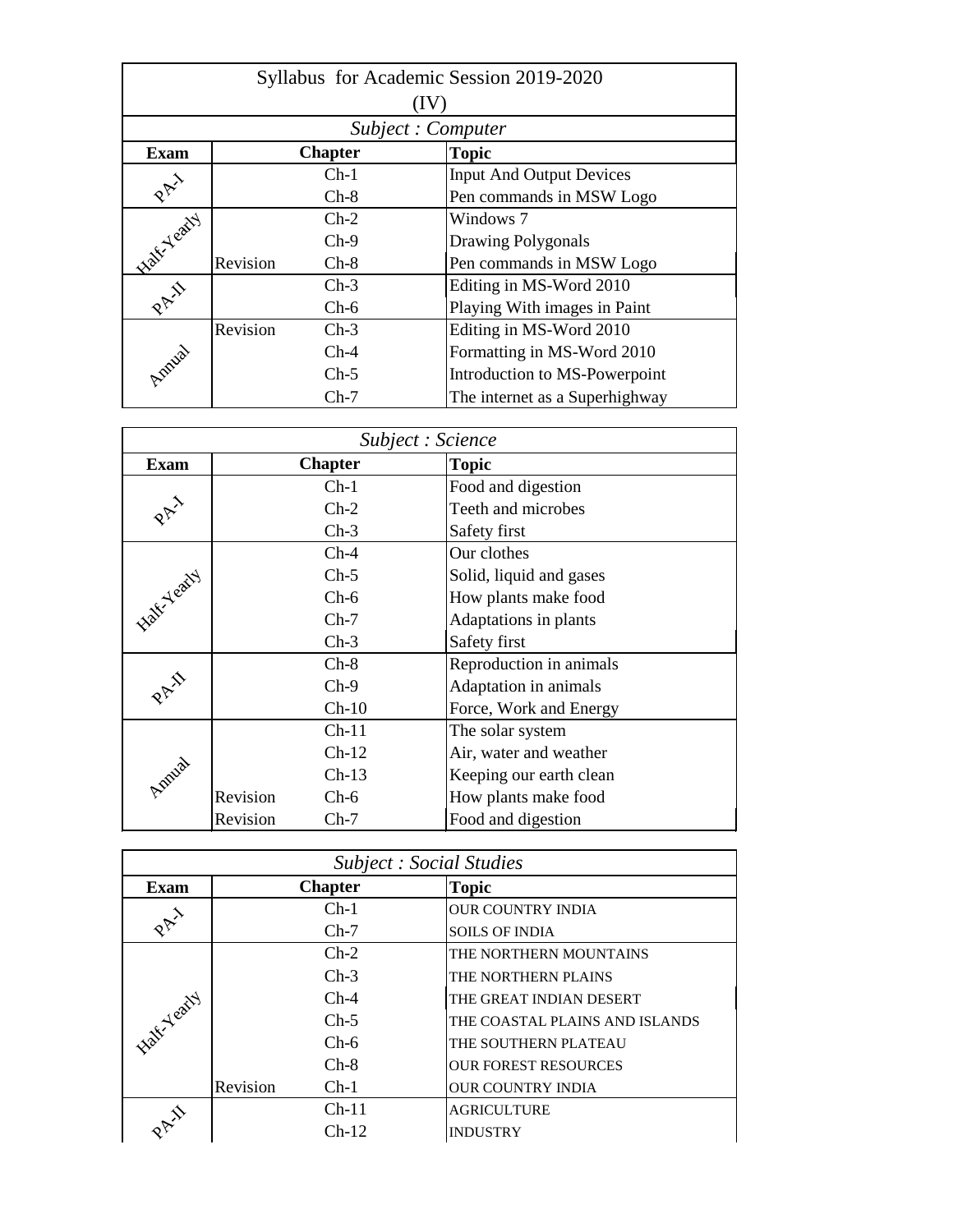|               |          | $Ch-9$  | <b>WATER RESOURCES</b>        |
|---------------|----------|---------|-------------------------------|
|               |          | $Ch-10$ | <b>MINERAL RESOURCES</b>      |
|               |          | $Ch-13$ | TRANSPORT                     |
| <b>Indual</b> |          | $Ch-14$ | <b>MEANS OF COMMUNICATION</b> |
|               |          | $Ch-15$ | <b>OUR RIGHTS AND DUTIES</b>  |
|               |          | $Ch-16$ | THEY SHOWED US THE WAY        |
|               | Revision | $Ch-8$  | <b>OUR FOREST RESOURCES</b>   |
|               | Revision | $Ch-7$  | <b>SOILS OF INDIA</b>         |

|             | Subject: Mathematics |         |                       |  |  |  |
|-------------|----------------------|---------|-----------------------|--|--|--|
| <b>Exam</b> | <b>Chapter</b>       |         | <b>Topic</b>          |  |  |  |
|             |                      | $Ch-1$  | Numbers beyond 9,999  |  |  |  |
|             |                      | $Ch-2$  | Addition              |  |  |  |
| PAY         |                      | $Ch-3$  | Subtraction           |  |  |  |
|             |                      | $Ch-4$  | Multiplication        |  |  |  |
|             |                      | $Ch-5$  | Division              |  |  |  |
|             |                      | $Ch-6$  | Multiples and factors |  |  |  |
|             |                      | $Ch-7$  | Fractions             |  |  |  |
| Halt-Yearty |                      | $Ch-8$  | Decimals              |  |  |  |
|             | Revision             | $Ch-3$  | Subtraction           |  |  |  |
|             | Revision             | $Ch-4$  | Multiplication        |  |  |  |
| PAI         |                      | $Ch-9$  | Measurements          |  |  |  |
|             |                      | $Ch-10$ | Time                  |  |  |  |
|             |                      | $Ch-11$ | Money                 |  |  |  |
|             |                      | $Ch-12$ | Geometry              |  |  |  |
|             |                      | $Ch-13$ | <b>Unitary Method</b> |  |  |  |
|             |                      | $Ch-14$ | Perimeter and Area    |  |  |  |
| Annial      |                      | $Ch-15$ | Data Handling         |  |  |  |
|             | Revision             | $Ch-6$  | Multiples and factors |  |  |  |
|             | Revision             | $Ch-7$  | Fractions             |  |  |  |
|             | Revision             | $Ch-9$  | Measurements          |  |  |  |

|             | Subject : Moral Science |                                        |  |  |  |
|-------------|-------------------------|----------------------------------------|--|--|--|
| <b>Exam</b> | <b>Chapter</b>          | <b>Topic</b>                           |  |  |  |
|             | $Ch-1$                  | Taking Care of the Environment         |  |  |  |
| PAY         | $Ch-2$                  | <b>Teamwork Encourages Cooperation</b> |  |  |  |
|             | $Ch-3$                  | Each One is Special                    |  |  |  |
| Halt Yeary  | $Ch-4$                  | Prayer is an Expression of Devotion    |  |  |  |
|             | $Ch-2$                  | <b>Teamwork Encourages Cooperation</b> |  |  |  |
| PAI         | $Ch-5$                  | Eat Healthy Food                       |  |  |  |
|             | $Ch-6$                  | Importance of a First-Aid              |  |  |  |
| Lonial      | $Ch-7$                  | <b>Be Brave</b>                        |  |  |  |
|             | $Ch-8$                  | <b>Independent Effort</b>              |  |  |  |
|             | $Ch-9$                  | <b>Passion for Punctuality</b>         |  |  |  |
|             | $Ch-3$                  | Each One is Special                    |  |  |  |
|             | $Ch-5$                  | Eat Healthy Food                       |  |  |  |

*Subject : General Knowledge*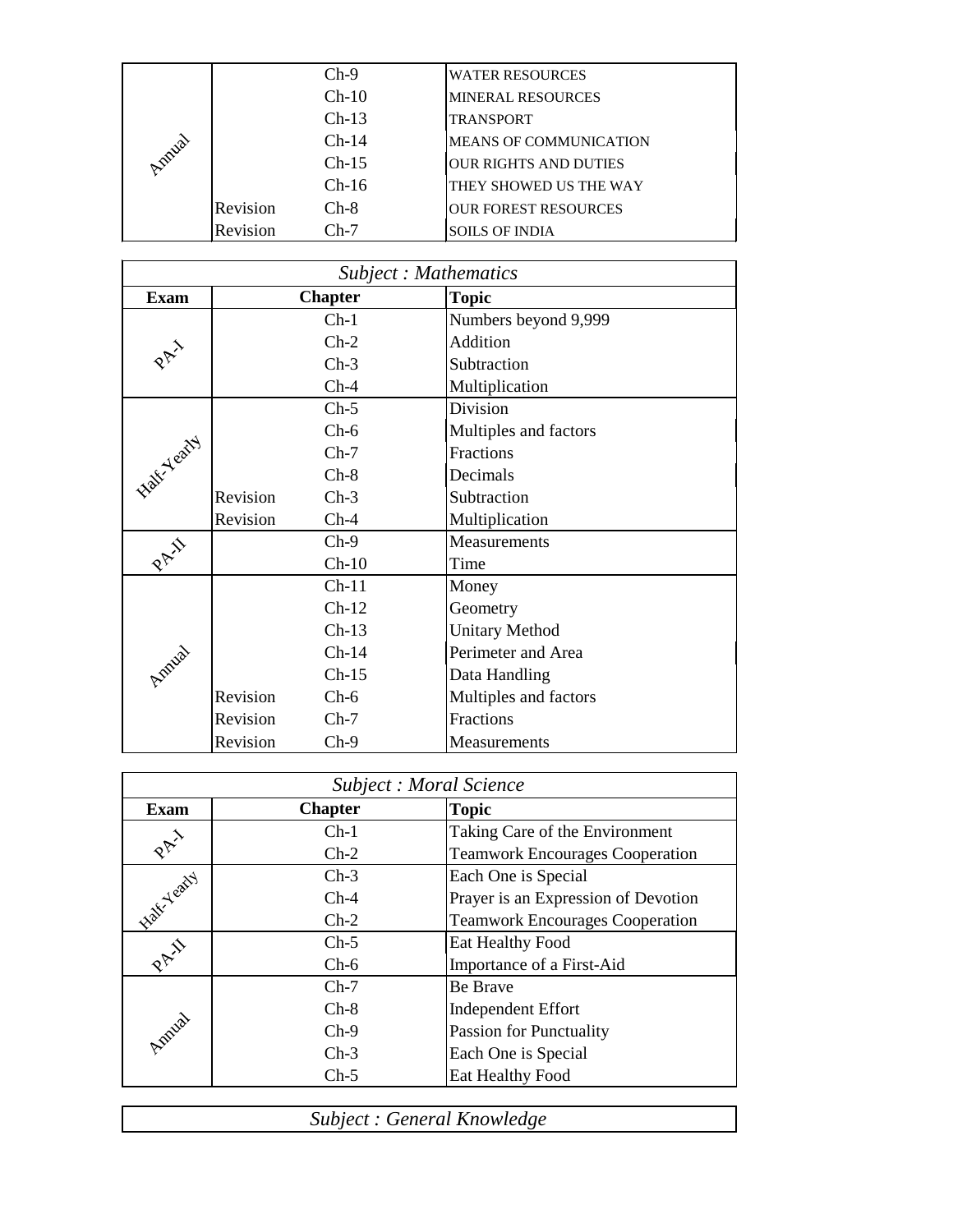| <b>Exam</b> | <b>Chapter</b> | <b>Topic</b>                             |
|-------------|----------------|------------------------------------------|
|             |                | <b>Bulding Bonanza</b>                   |
|             |                | Animals all the Way                      |
|             |                | Plants Trivia                            |
|             |                | The Indian Premier League                |
|             |                | <b>Starry starry Ride</b>                |
|             |                | <b>Film Fanatics</b>                     |
|             |                | Notes for the Nation                     |
|             |                | <b>Medical Marvels</b>                   |
|             |                | Cave master pieces of India              |
| Half-Yearty |                | Reptiles                                 |
|             |                | Amphibians                               |
|             |                | <b>Famous Football Clubs</b>             |
|             |                | <b>Tournament Trivia</b>                 |
|             | Revision       | The Indian Premier League                |
|             | Revision       | <b>Film Fanatics</b>                     |
|             |                | <b>Special Animal Senses</b>             |
|             |                | Water, Water every where                 |
|             |                | Incredible inventors                     |
|             |                | <b>National Banquets</b>                 |
|             |                | <b>Space Sessions</b>                    |
|             |                | Man-made marvels                         |
|             |                | Pop-Quiz                                 |
| Annial      |                | Name-game                                |
|             |                | <b>Carnivorous Plants</b>                |
|             |                | The India tour bus                       |
|             |                | Dressing up India                        |
|             |                | Superhero Superhighway<br>Records recall |
|             |                |                                          |
|             | Revision       | Reptiles                                 |
|             | Revision       | <b>Medical Marvels</b>                   |

|                    | Subject : English |                |                                         |  |  |
|--------------------|-------------------|----------------|-----------------------------------------|--|--|
| <b>Exam</b>        |                   | <b>Chapter</b> | <b>Topic</b>                            |  |  |
|                    | Reader            | $Ch-1$         | I'd like to be (Po)                     |  |  |
|                    |                   | $Ch-2$         | Samira's Awful Lunch (Pr)               |  |  |
|                    |                   | $Ch-3$         | Puppies for Sale (Pr)                   |  |  |
| PAY                |                   | $Ch-4$         | How the Little Kite Learned to Fly (Po) |  |  |
|                    | Grammar           | $Ch-1$         | Sentences                               |  |  |
|                    |                   | $Ch-2$         | <b>Nouns</b>                            |  |  |
|                    | Reader            | $Ch-5$         | Owls In the Family (Pr)                 |  |  |
|                    |                   | $Ch-6$         | One Less Than A Hundred (Pr)            |  |  |
|                    |                   | $Ch-7$         | Trees (Po)                              |  |  |
|                    | Revision          | $Ch-1$         | I'd like to be (Po)                     |  |  |
| <b>Latt-Yearty</b> | Grammar           | $Ch-3$         | Verbs                                   |  |  |
|                    |                   | $Ch-4$         | Tenses                                  |  |  |
|                    |                   | $Ch-5$         | Arcitles                                |  |  |
|                    | Writing           |                | Story Writing, Paragraph Writing        |  |  |
|                    | Reader            | $Ch-8$         | Chipko Movement (Pr)                    |  |  |
| Ā                  |                   | $Ch-9$         | How Do We Weigh Appukuttan(Pr)          |  |  |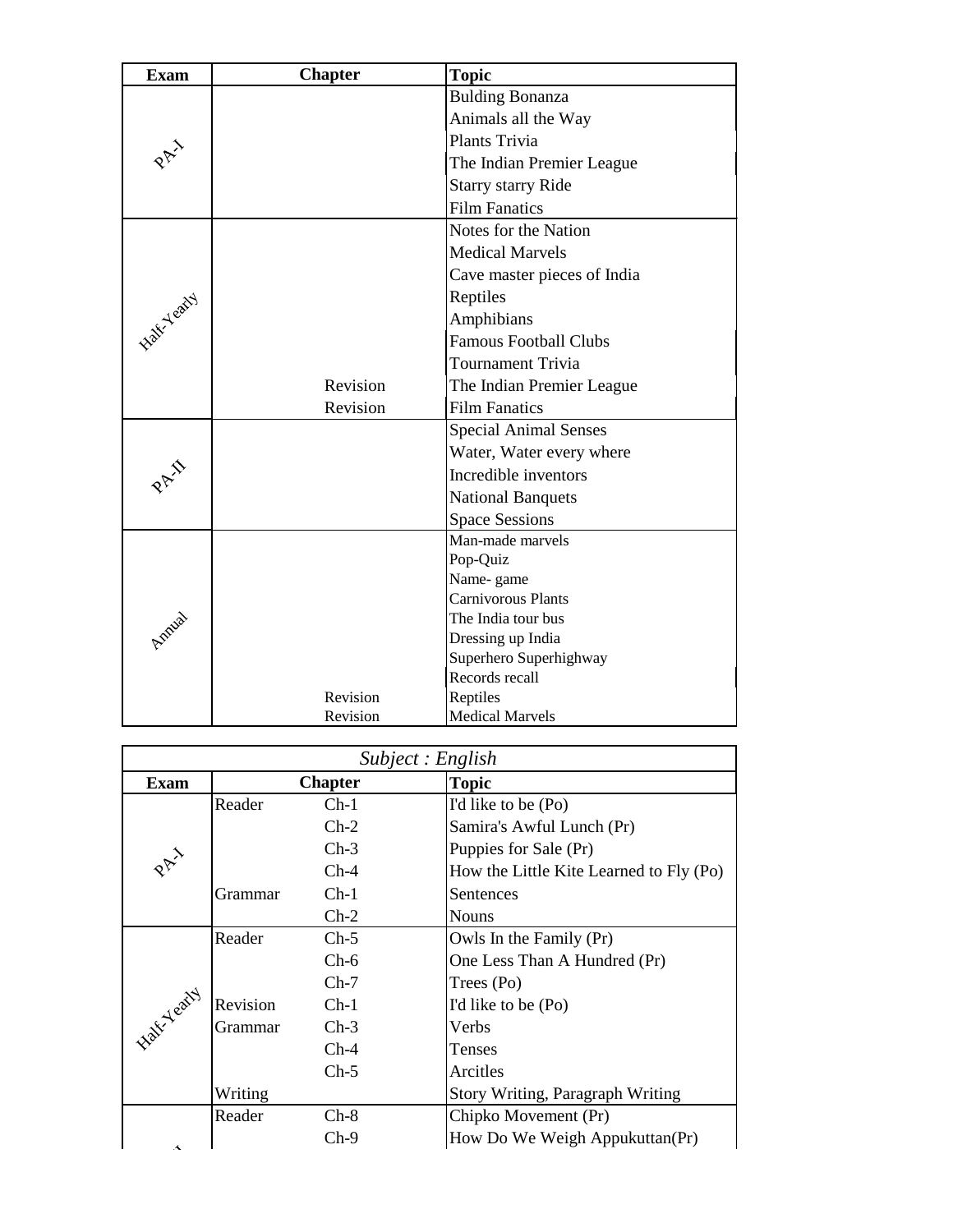| $\mathcal{R}$ | Grammar        | $Ch-6$  | Pronouns                                |
|---------------|----------------|---------|-----------------------------------------|
|               |                | $Ch-7$  | Adjectives                              |
|               |                | $Ch-8$  | Adverbs                                 |
|               | Reader         | $Ch-10$ | Gorilla (Po)                            |
|               |                | $Ch-11$ | Birbal's Trip To Paradise (Pr)          |
|               |                | $Ch-12$ | Just Imagine (Po)                       |
|               |                | $Ch-13$ | Moim And the Monster (Pr)               |
|               |                | $Ch-14$ | The Kitten At Play (Po)                 |
|               |                | $Ch-15$ | The Mountain That Ate People (Pr)       |
|               | Revision       | $Ch-4$  | How the Little Kite Learned to Fly (Po) |
| Lonial        | <b>Grammar</b> | $Ch-9$  | Preposition                             |
|               |                | $Ch-10$ | Conjunctions                            |
|               |                | $Ch-11$ | Spelling Aid                            |
|               | Revision       | $Ch-4$  | Tenses                                  |
|               |                |         | Letter Writing (Informal)               |
|               |                |         | <b>Story Writing</b>                    |
|               | Writing        |         | Entire Syllabus of PA2                  |
|               |                |         |                                         |

| Subject : Hindi 2nd language |                   |                 |                            |  |
|------------------------------|-------------------|-----------------|----------------------------|--|
| <b>Exam</b>                  | <b>Book Name</b>  | <b>Chapter</b>  | <b>Topic</b>               |  |
|                              |                   | $Ch-1$          | <b>Bharat Ka Mukut</b>     |  |
|                              | Pankuri<br>(Text) | $Ch-2$          | Budhi Dhan Sabse Baraa     |  |
|                              |                   | $Ch-3$          | Veer Abhimanu              |  |
| PAY                          | Garima            | $Ch-1$          | Language and Grammar       |  |
|                              | (Gram)            | $Ch-2$          | Phonology                  |  |
|                              |                   | $Ch-3$          | Word and Sentence          |  |
|                              |                   |                 | Paragraph Writing          |  |
|                              |                   | $Ch-4$          | Sabse Guni Kyaun           |  |
|                              |                   | $Ch-5$          | Koyal                      |  |
|                              | Pankuri           | $Ch-6$          | Veer Swatanatra Sanani     |  |
|                              | (Text)            | $Ch-7$          | Baaji Bawara               |  |
|                              |                   | $Ch-8$          | Barow Ki Varni             |  |
|                              |                   | Ch-1 (Revision) | <b>Bharat Ka Mukut</b>     |  |
| <b>Half-Yearty</b>           |                   | $Ch-4$          | Noun                       |  |
|                              |                   | $Ch-5$          | Gender                     |  |
|                              | Garima            | $Ch-6$          | Number                     |  |
|                              | (Gram)            | $Ch-11$         | Opposite Word              |  |
|                              |                   | $Ch-18$         | <b>Picture Description</b> |  |
|                              |                   | $Ch-19$         | <b>Story Writing</b>       |  |
|                              |                   |                 | <b>Unseen Passage</b>      |  |
|                              |                   | $Ch-10$         | Dharati ki hariyali        |  |
|                              | Pankuri           | $Ch-11$         | Buddhu se budhimaan        |  |
|                              |                   | $Ch-12$         | Sukh ki kunji              |  |
| PAI                          |                   | $Ch-7$          | Pronoun                    |  |
|                              | Garima            | $Ch-8$          | Adjective                  |  |
|                              | (Gram)            | $Ch-9$          | Verb                       |  |
|                              |                   | $Ch-13$         |                            |  |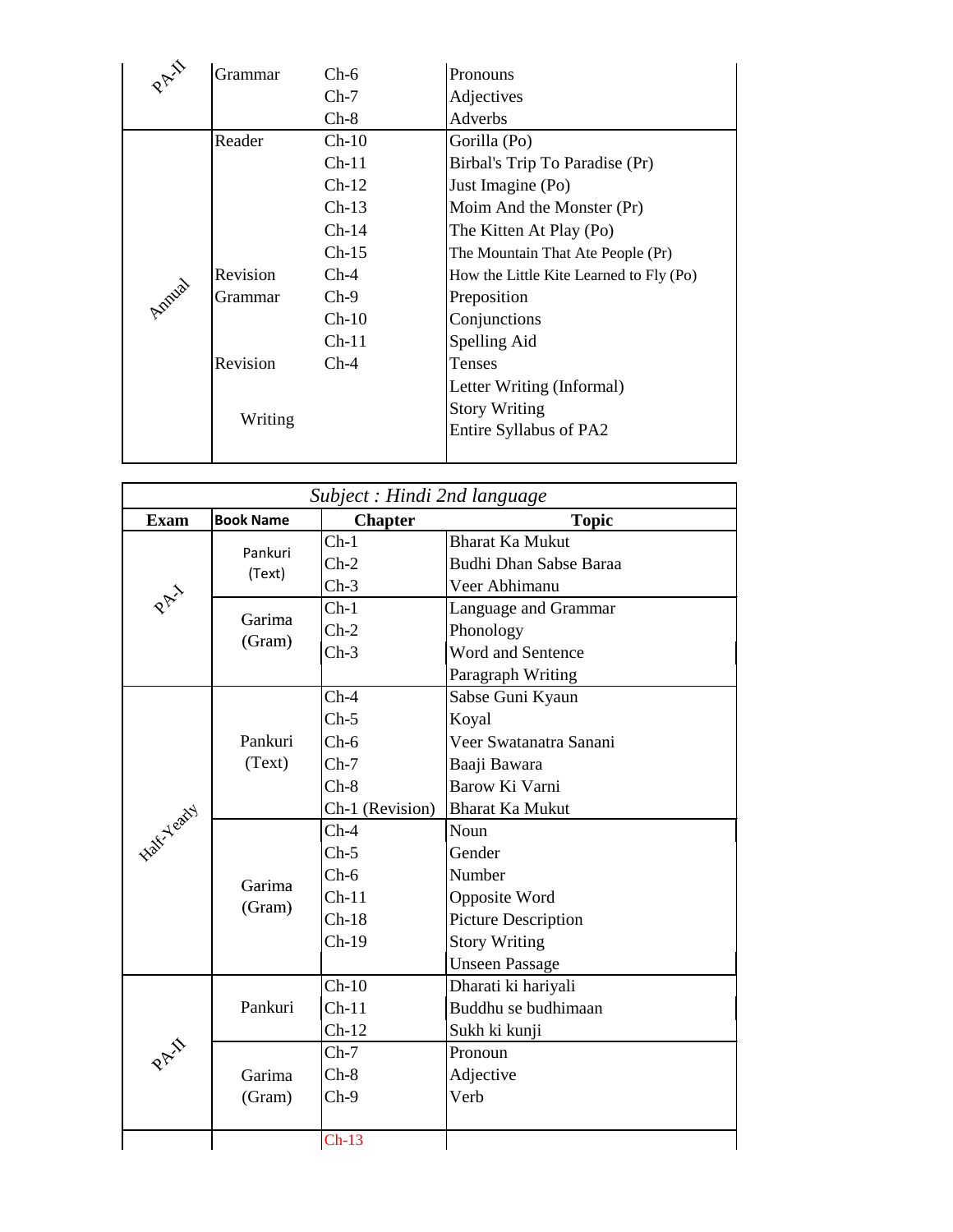|         |                  | $Ch-14$          | Sishtachar              |
|---------|------------------|------------------|-------------------------|
|         | Pankuri          | $Ch-15$          |                         |
|         |                  | $Ch-16$          |                         |
|         |                  | $Ch-17$          | Doo baloe ki katha      |
|         |                  | Ch-10 (Revision) | Dharati ki hariyali     |
| Applial | Garima<br>(Gram) | $Ch-10$          | Tense                   |
|         |                  | $Ch-12$          | Synonyoms Word          |
|         |                  | $Ch-13$          | One Word                |
|         |                  | $Ch-14$          | <b>Error Correction</b> |
|         |                  | $Ch-15$          | Idioms                  |
|         |                  | $Ch-16$          | Letter Writing          |
|         |                  | $Ch-17$          | <b>Essay Writing</b>    |

|                    | Subject : Bengali 2nd language |                 |                             |  |  |
|--------------------|--------------------------------|-----------------|-----------------------------|--|--|
| <b>Exam</b>        | <b>Book Name</b>               | <b>Chapter</b>  | <b>Topic</b>                |  |  |
|                    |                                | $Ch-1$          | Akotai Bol                  |  |  |
|                    | Kothamukul                     | $Ch-3$          | Shekaler Kolkata            |  |  |
|                    | (Text)                         | $Ch-4$          | Sonkolpo                    |  |  |
| PAI                |                                | $Ch-5$          | Shakuntala                  |  |  |
|                    |                                | $Ch-1$          | Vasa O Byakaron             |  |  |
|                    | Vasamukul                      | $Ch-2$          | Dhoni O Borno               |  |  |
|                    | (Gram)                         | $Ch-3$          | Shobdo, Pod O Bakyo         |  |  |
|                    |                                | $Ch-4$          | Pod Porichoy                |  |  |
|                    |                                |                 | Paragraph writing           |  |  |
|                    |                                | $Ch-6$          | Soroth                      |  |  |
|                    |                                | $Ch-7$          | Gechobaba                   |  |  |
|                    |                                | $Ch-9$          | Otothi                      |  |  |
|                    | Kothamukul                     | $Ch-10$         | Borsarani                   |  |  |
|                    | (Text)                         | $Ch-11$         | <b>Bidhu</b> master         |  |  |
|                    |                                | $Ch-12$         | Ghum Jagano Pakhi           |  |  |
| <b>Half-Yearty</b> |                                | Ch-4 (Revision) | Sonkolpo                    |  |  |
|                    |                                | $Ch-5$          | <b>KriarKal</b>             |  |  |
|                    |                                | $Ch-6$          | Lingo                       |  |  |
|                    | Vasamukul<br>(Gram)            | $Ch-7$          | Purush                      |  |  |
|                    |                                | Ch-2 (Revision) | Dhoni O Borno               |  |  |
|                    |                                |                 | Paragraph writing           |  |  |
|                    |                                |                 | Letter writing              |  |  |
|                    |                                |                 |                             |  |  |
|                    |                                | $Ch-14$         | Tarun                       |  |  |
|                    | Kothamukul                     | $Ch-16$         | Amra ghaser choto choto ful |  |  |
|                    |                                | $Ch-17$         | Pipreder rajjo              |  |  |
|                    |                                | $Ch-18$         | Amader gram                 |  |  |
| PAI                |                                | $Ch-8$          | Bochon                      |  |  |
|                    | Vasamukul                      | $Ch-9$          | Sandhi                      |  |  |
|                    | (Gram)                         | $Ch-10$         | Pod Poriborton              |  |  |
|                    |                                | $Ch-11$         | Biporit shabdo              |  |  |
|                    |                                |                 | Paragraph writing           |  |  |
|                    |                                | $Ch-21$         | Pakher kolom                |  |  |
|                    |                                | $Ch-24$         | Pushpok primary             |  |  |
|                    | $K$ othamulaul                 | Ch-6 (Revision) | Soroth                      |  |  |